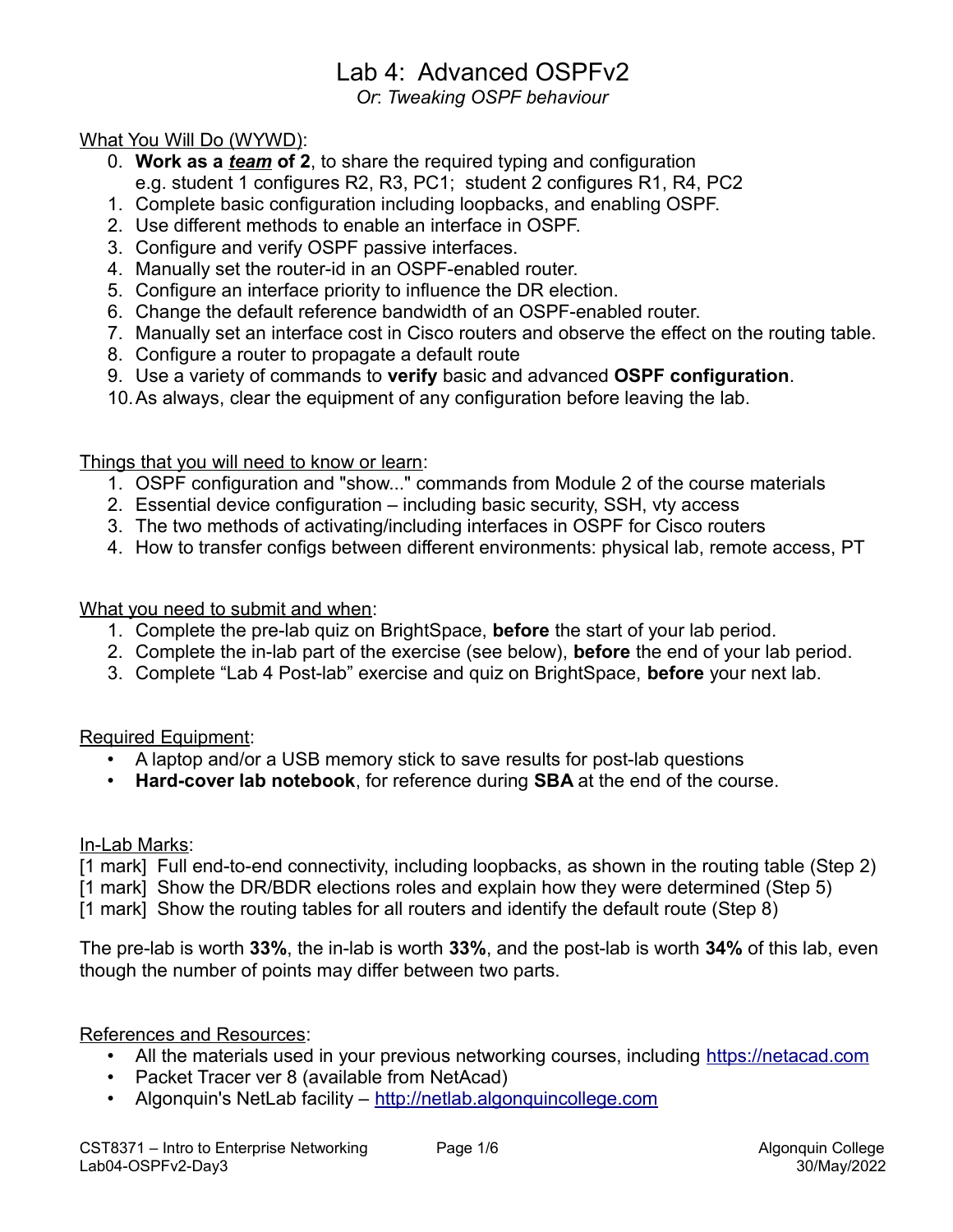## Lab 2 – Topology Diagram and Addressing Table



# **Addressing Table**

| <b>Device</b>   | <b>Interface</b>     | <b>IP Address</b> | <b>Subnet Mask</b> | Gateway     |
|-----------------|----------------------|-------------------|--------------------|-------------|
| R <sub>1</sub>  | G <sub>0</sub> /0    | 10.1.2.1          | 255.255.255.0      |             |
|                 | G <sub>0/1</sub>     | 10.1.4.1          | 255.255.255.0      |             |
|                 | Loopback1            | 10.10.10.1        | 255.255.255.255    |             |
| R <sub>2</sub>  | G <sub>0</sub> /0    | 10.2.3.2          | 255.255.255.0      |             |
|                 | G <sub>0/1</sub>     | 10.1.2.2          | 255.255.255.0      |             |
|                 | Loopback1            | 10.10.10.2        | 255.255.255.255    |             |
| R <sub>3</sub>  | G <sub>0</sub> /0    | 10.2.3.3          | 255.255.255.0      |             |
|                 | G <sub>0/1</sub>     | 10.3.11.254       | 255.255.255.0      |             |
|                 | Loopback1            | 10.10.10.3        | 255.255.255.255    |             |
| R4              | G <sub>0</sub> /0    | 10.2.3.4          | 255.255.255.0      |             |
|                 | G <sub>0/1</sub>     | 10.1.4.4          | 255.255.255.0      |             |
|                 | Fa2/0/1 - Int VLAN 1 | 10.4.12.254       | 255.255.255.0      |             |
|                 | Loopback1            | 10.10.10.4        | 255.255.255.255    |             |
| PC <sub>1</sub> | <b>Realtek</b>       | 10.3.11.11        | 255.255.255.0      | $\tilde{?}$ |
| PC <sub>2</sub> | <b>Realtek</b>       |                   |                    |             |
| or VM1          | or Onboard           | 10.4.12.12        | 255.255.255.0      | $\tilde{?}$ |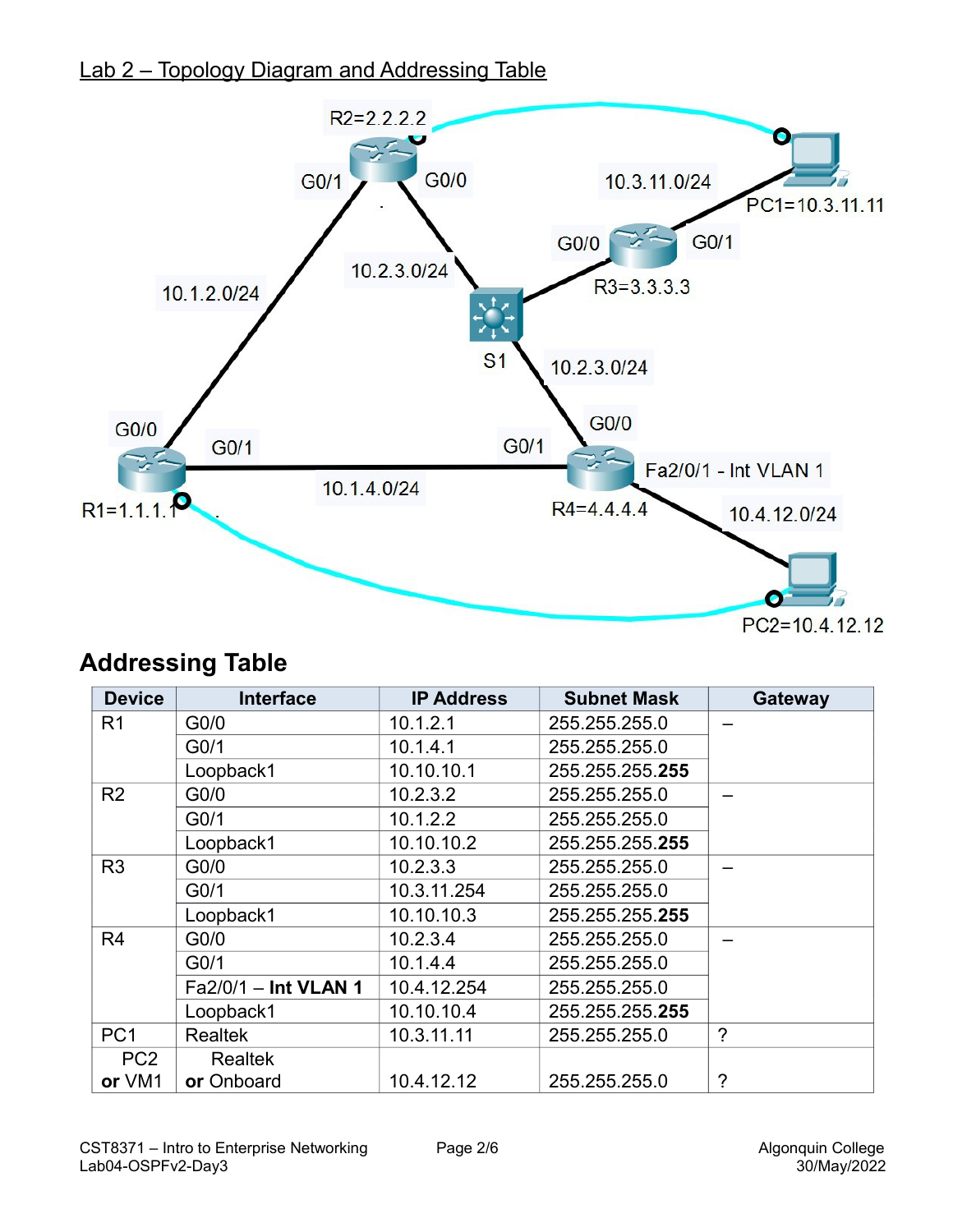#### Task 1: Complete the Basic Network Setup

As we must do whenever working with real equipment, you'll need to cable the network and complete the basic setup. **You'll start to notice how much time you can save if you keep a copy of all required commands in a text file for ease of copying & pasting!! Please do so!** Note that you'll need to repeat steps 1-4 for each of the 4 routers. In this lab, we'll skip all configuration of S1 and use it as a simple unmanaged switch.

- Step 1. **Fundamentals**: (a) hostname; (b) disable DNS lookup to prevent (long, slow) lookups from incorrect commands; (c) set console logging synchronous; (d) MOTD clearly restricting access to authorized users
- Step 2. **Security**: (a) Exec password secret of **cisco**; (b) ensure plaintext passwords are all encrypted automatically; (c) console password of **cisco**; and (d) console **exec-timeout 0**
- Step 3. **IP addressing**: (a) all physical interfaces; and then loopback interface Lo1
- Step 4. **VTY access** via both SSH and telnet (to eliminate shuffling the console cable in later tasks). (a) SSH requires **5 additional commands** beyond what's already configured, and (b) telnet access requires modifying a single line for one of those commands.
- Step 5. Double-check that you've configured all routers correctly; no typos!
- Step 6. **VERIFY** you can ping each adjacent router's physical interface before continuing!
- Step 7. Determine the appropriate default gateway settings, then set up the IP addressing for both PCs. **VERIFY** that you can ping the gateway's loopback before continuing!
- Step 8. Connect via SSH to the router connected directly to the PC; **be sure to set "terminal monitor"** from Privileged Exec mode so that you see log messages!
- Step 9. Enable OSPF on every router. For now, don't bother setting the Router ID. **VERIFY** OSPF is running on every router. **Question**: What's the best command for verifying OSPF is running?

**Question**: Does the process ID need to be (a) identical on every router; (b) unique on every router; or (c) there's no interrelationship between different routers for the ID?

#### Task 2: Configure all interfaces to participate in OSPF

For full, end-to-end reachability throughout the network, *all* interfaces will need to be activated in OSPF. We'll use a mixture of Network statements and interface configuration to do this.

- Step 1. On each router, configure a **Network statement** to include the Loopback 1 in OSPF. Did you notice the subnet mask used for the IP configuration? If yes, then there's only one, single *wildcard mask* that's an exact match for the IP subnet mask!
- Step 2. On each router, do the configuration on **each physical interface** to participate in OSPF. For R4, don't forget to include the interface VLAN 1.
- Hint: you can do this *very* quickly if you make good use of the Up arrow key! Step 3. After a few moments, you should have *full, end-to-end reachability*. From each PC,
- ping the other PC and all router loopbacks. **Record** the results and the TTL in particular, and be sure you understand the reason for each value. Troubleshoot if there's anything not reachable: start with the IP configuration, then proceed with the OSPF configuration.
- Step 4. Show the routing table on each router. **Record** the output for later reference.

**CHECK POINT #1**: Have 4 windows open, showing the *hostnames* and routing tables.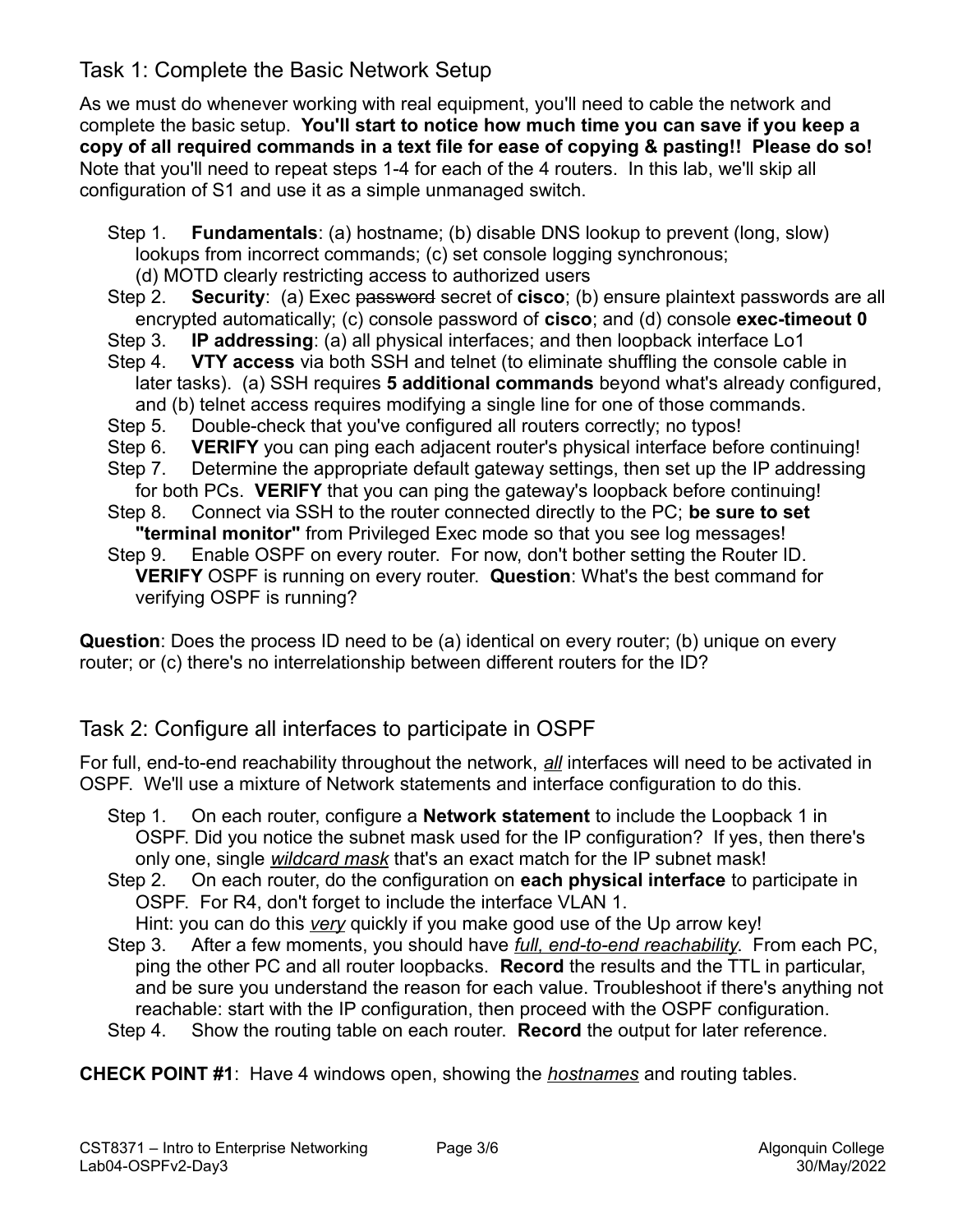#### Task 3: Configure and verify Passive Interfaces

There's no need to send or listen for OSPF messages on (a) loopbacks, or (b) interfaces connecting to end-hosts. Set all interfaces of these two types to *passive mode* for OSPF.

- Step 1. For each router, identify the interface name(s) that should be made passive. On R1, R2: just the loopbacks; on R3, R4: the loopbacks and the interface connecting to the PC.
- Step 2. Within the **router ospf {process-ID}** context, configure the required interface(s) as passive. **Question**: Can you list multiple interfaces on a *single passive command*, or are *multiple passive commands* required?
- Step 3. Using the command **show ip proto**, verify that all interfaces are correctly set. **Record** the output of the command. (You'll want to be able to distinguish which interfaces were activated with Network statements, and which were done with Interface config!)

## Task 4: Manually Configure and Verify the Router ID

Using any one of several different commands, you can verify the Router ID for each router. The value is almost certainly *not* the value shown on the *topology diagram* (if you accurately followed the instructions above). In this Task, you'll work through the requirements to change it.

- Step 1. Using an appropriate command, show and *record* the Router ID for each router. **Question**: Why did the router get assigned it's particular Router ID?
- Step 2. Check the course material and find the command to set the Router ID. Make sure you put it in your lab notebook, neatly organized with all the other OSPF commands you've learned so far.
- Step 3. For each router, set the Router ID as indicated on topology diagram. **Record** the message that's displayed on the terminal window.
- Step 4. Execute the additional command required to make the new Router ID take effect. **Question**: At what context (config level) must this command be executed?
- Step 5. Repeat step 1 to verify that the change has taken effect. If not, troubleshoot.

### Task 5: Influencing and Verifying the DR election

The connection between R2, R3, R4 is a multi-access segment. It allows us to view a DR/BDR election. We can alter the results as we wish, but in a lab environment it requires some carefully timed steps to see the new results immediately. This is the *only* tweak to OSPF that requires careful timing; all other modifications in later tasks can be done at a leisurely pace.

- Step 1. First, practice the timed steps that are required:
	- shut down all interfaces on that one segment: do a "shut" on G0/0 on R2, R3, R4
	- wait at least 30 secs for the Dead timers to expire
	- $-$  within a  $\sim$ 20 sec time span, do a no-shut on G0/0 on R2, R3, R4
- Step 2. If necessary, repeat Step 1 (use the Up arrow key) until you are able to re-enable all interfaces within 20 secs of each other.
- Step 3. Wait until you see the message that OSPF has gone from LOADING to FULL on all routers.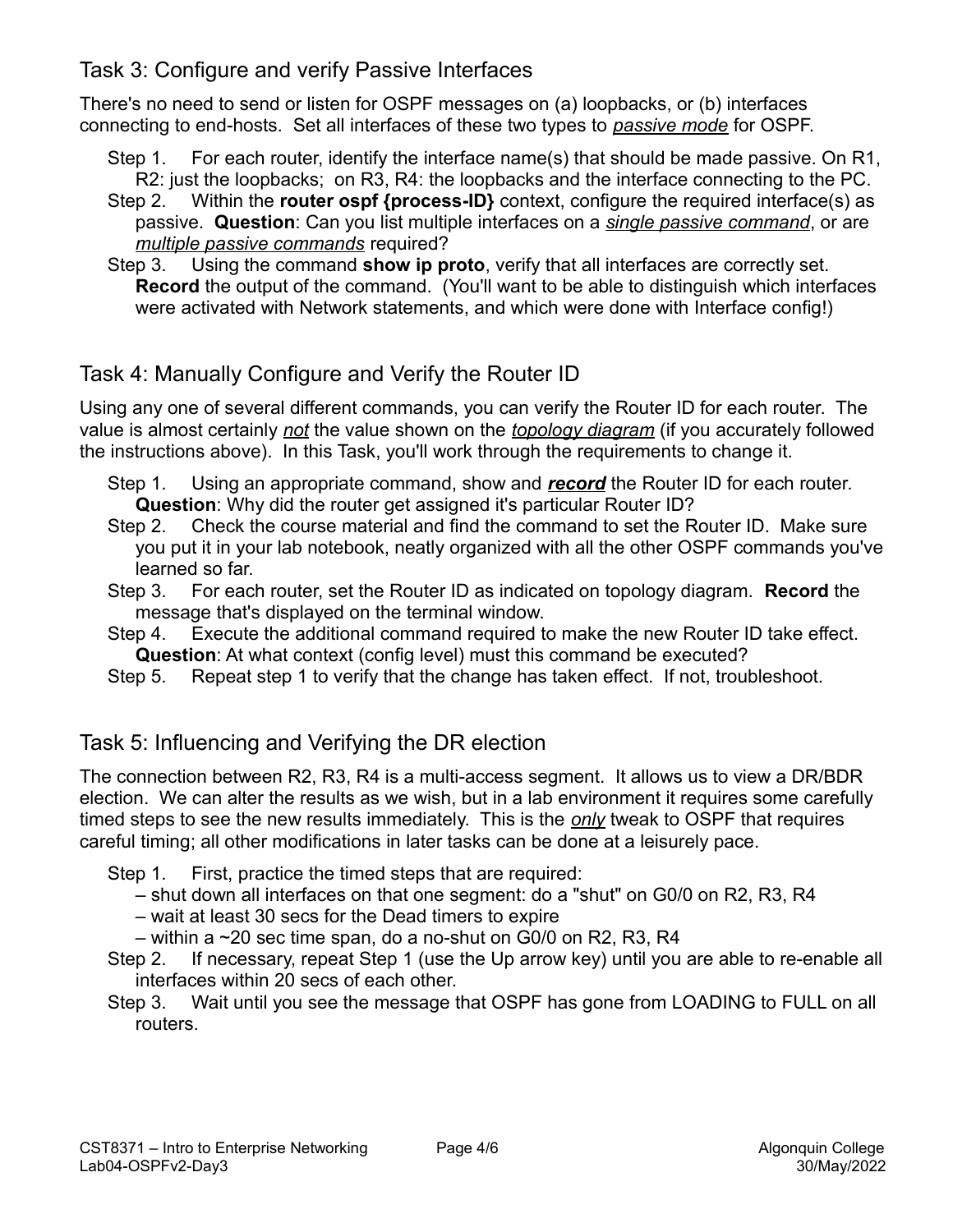- Step 4. Show OSPF neighbours on R2, R3, R4 to **verify** the role of each router. **Record** the results. Be sure you can correlate the output from all three routers. **Question**: Can you explain why each router obtained the role it did? **Question**: What abbreviations does Cisco use in the output to indicate each of the three possible roles?
- Step 5. Use the command **ip ospf priority {value}** to configure the following priorities on G0/0 on each router:  $R2 = 20$ ,  $R3 = 30$ ,  $R4 = 1$  (default priority)
- Step 6. Repeat steps 1-3 to cause a force a new election where *all routers* are participating (all G0/0 interfaces **must be** re-enabled within the same short time span).
- Step 7. Repeat step 4, including **recording** the results and answering the questions again. **Question**: What "show..." command(s) can be used to verify the (new) priorities?

**CHECK POINT #2**: Have three windows open, 1 per router, showing the *role* of the routers.

### Task 6: Changing and Verifying the Default Reference Bandwidth

In the original days of OSPF, links speeds of dozens of Kbps were common. Today, optical fiber can reach or exceed 100 Gbps using techniques such as DWDM. To ensure that the *cost* of all links are properly calculated relative to one another, it's necessary to modify the reference bandwidth.

- Step 1. Confirm and **record** the default reference value (i.e. original OSPF value) using the command **show ip ospf**. Ensure it's the same across all routers.
- Step 2. Use the command **auto-cost reference-bandwidth {value}** to set a value of 100Gbps. **Question**: In what CLI context must this command be issued?
	- **Question**: What numeric value is required? Note the *unit* that Cisco uses for this.
- Step 3. Watch for and **record** the log message(s) that appear after issuing the command.
- Step 4. To ensure neighbours are fully updated, either wait 1 minute or two or use the same command as when you changed the Router ID
- Step 5. Ensure you make the same change across all routers. Repeat step 1 and **record**.

### Task 7: Modify and Verifying Interface Cost

Imagine two links operating at the same speed, one being optical fiber and the other being a satellite link. The optical link is almost always preferable for multiple reasons: less expensive (\$\$ \$) per GB, not easily subject to eavesdropping, not affected by atmospheric conditions, and much lower latency. We want to translate our human knowledge of these factors into something OSPF can deal with. We do so by changing the *cost* parameter of an interface.

- Step 1. First, confirm the path taken between PC1 and PC2 (in both directions!) Repeat for reaching each loopback from PC1 and PC2. Use the tools ping and traceroute and **record** your results. (In NetLab, only the traceroute command indicates the number of hops.)
- Step 2. Determine and **record** the existing cost for the link from R4 to S1 (i.e. interface G0/0) using the command **show ip ospf interface g0/0**
- Step 3. Calculate a new cost of 5x or even 10x higher and then assign that cost to the interface using the command: **ip ospf cost {value} Confirm** by repeating step 2.
- Step 4. Wait a 10-15 secs and then repeat step 1 to determine the effect of the changed cost on the routes through the network. **Record** your results. **Question**: Is the new cost "one-way" or is it "bi-directional"?! You'll need to understand and use ping and traceroute carefully to get this correct. [Optional] **Can you explain the result**??